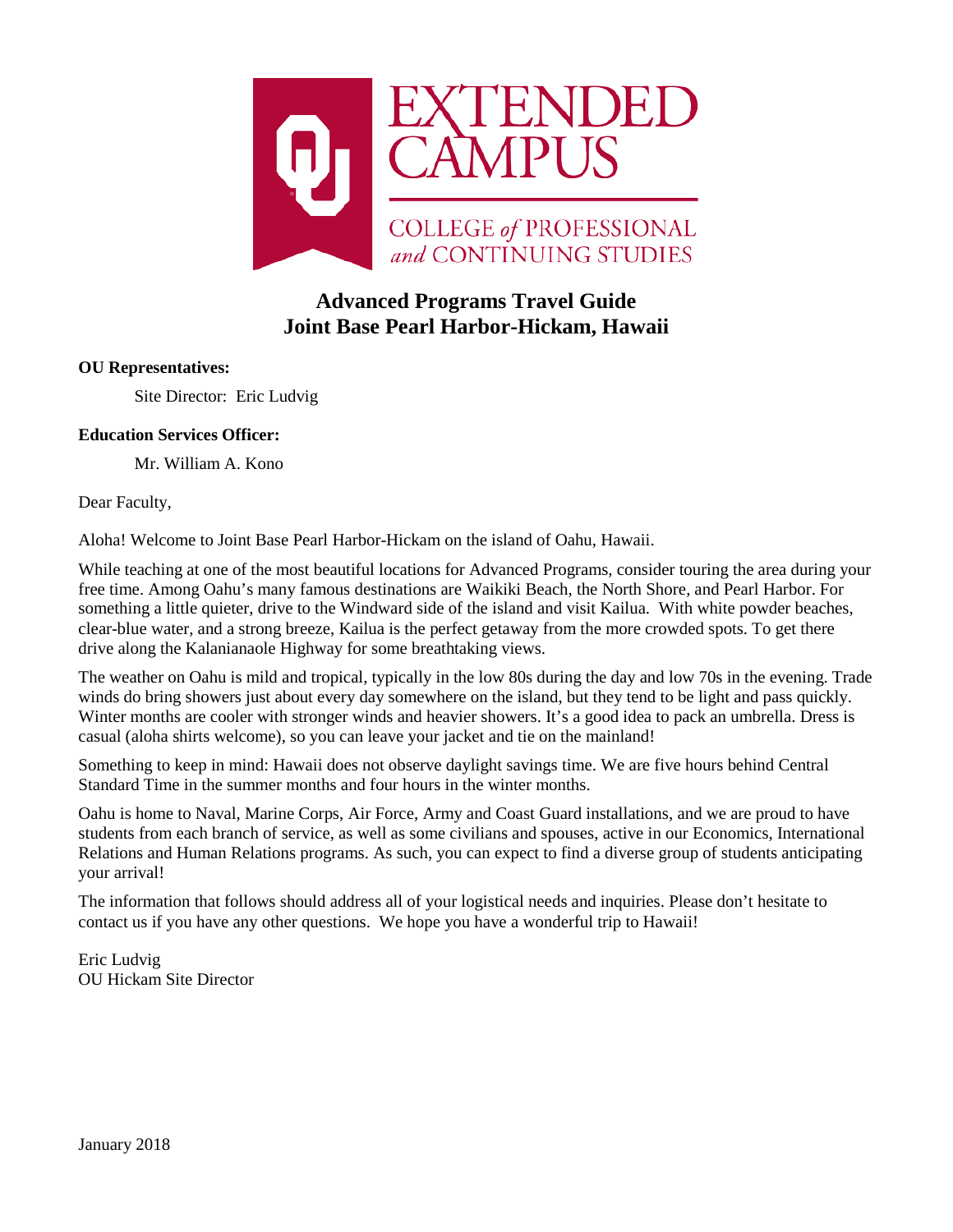## **Office Hours:**

Monday – Friday: 0830-1630

#### **Mailing Address:**

647 FSS/FSDE 900 Hangar Avenue Joint Base Pearl Harbor-Hickam, HI 96853

## **Email Address:**

[aphickam@ou.edu](mailto:apandersen@ou.edu)

### **Phone Number(s):**

Office: (808) 422-5510 Site Director (see pre-travel documents) Advanced Programs: (405) 325-2250 Travel Coordinator: (405) 325-1980 Lauren Mullica, NAP Theater Director: (405) 325-4523 (office)

### **In Case of Emergency:**

In an emergency, please dial 911 as you normally would. Contact the Site Director for assistance with any illness and/or health concerns.

### **Access Requirements for Joint Base Pearl Harbor-Hickam**

Joint Base Pearl Harbor-Hickam is not open to civilians without sponsorship. A base pass is required and we work closely with the education center in securing this pass. You will need to submit a background check authorization form. This form will be provided to you by the OU Travel Coordinator. Please submit this form as early as possible to avoid any delays. Your information will be sent to the Joint Base Pearl Harbor-Hickam Pass and ID office. The Pass and ID office is located on the Pearl Harbor side of the base. It is located just before the Pearl Harbor Main entrance (Nimitz Gate) security checkpoint. The Pass and ID office is open 24/7 and the Site Director will meet you and help you pick up your pass. Please be sure to bring your valid ID. Be aware that currently Oklahoma Driver's License do not meet the new ID requirements but are still currently being accepted. However this may change in the near future. It would be best to bring your passport as well as a precautionary measure. As this procedure is somewhat in flux, the site director or assistant will contact you and keep you posted with the most current information.

You must present this pass along with your driver's license at the gate. Please do not duplicate or make any changes to the pass. Please ensure that your driver's license has not expired! Call the Site Director immediately if you have any problems with base access.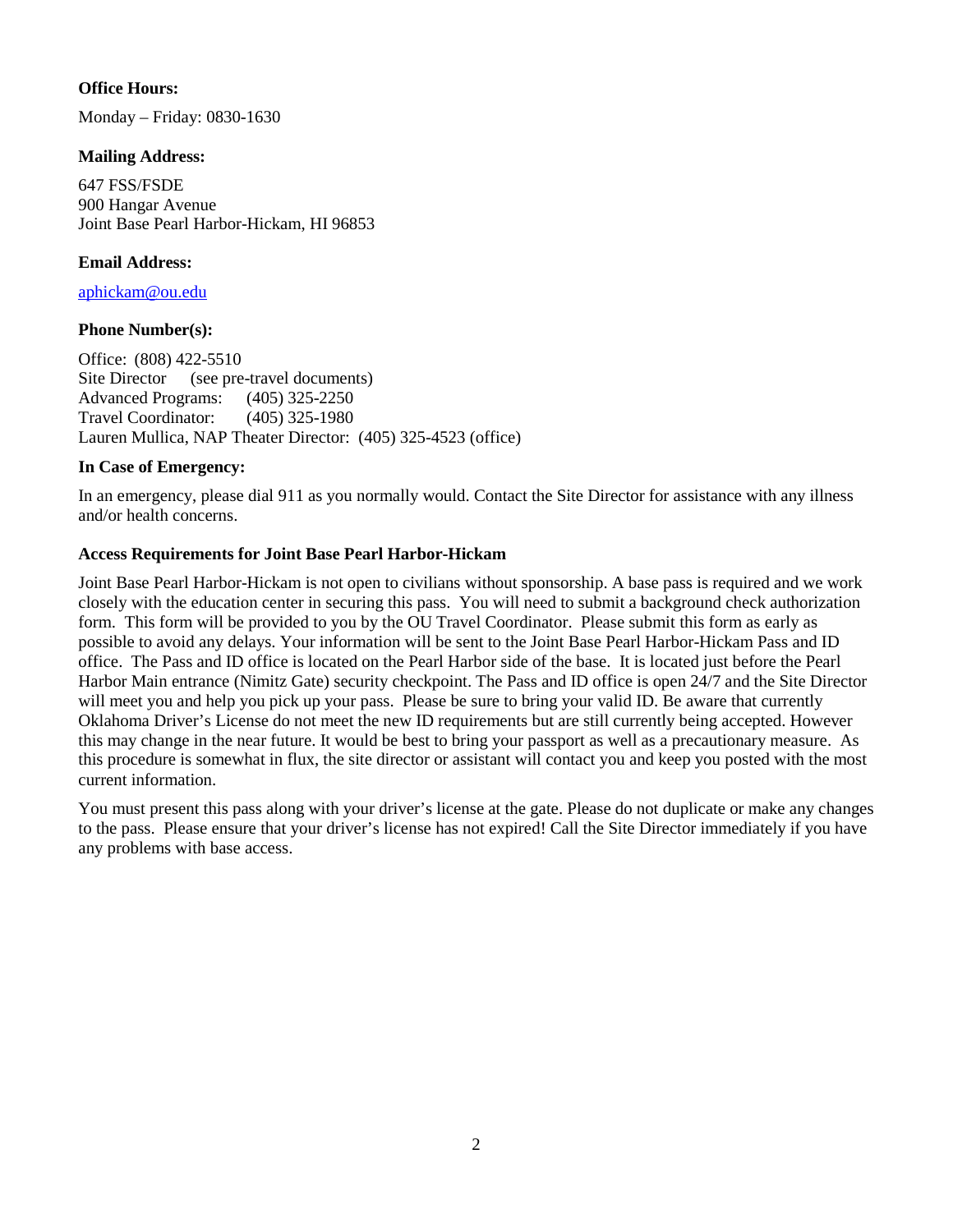## **Classroom Location**

Hangar 2, Bldg. 2060, Room 204 Hickam

# **The First Day of Class (Sunday)**

The site staff will meet you at the Hangar 2 at 8:00 am. The class begins promptly at 8:30 am. If you need assistance prior to this time, please call the OU office at 808-422-5510 or the Site Director's cell number at (808) 371-1322. Arrangements may be made to meet upon arrival or prior to first day of class for an orientation if needed.

## **Class Schedule:**

Sunday, 0830-1630; Monday-Friday 1800-2200; Saturday 0830-1230. Class must be dismissed, and everyone must have departed by the ending time stated.

## **Available A/V equipment:**

In-focus projector and screen (which requires a computer to operate)

Whiteboards with dry erase markers

Advanced Programs will not provide a laptop (and/or laptop accessories and support), or any additional A/V equipment outside of the classroom projector. If you have a Mac and need the projector, you must bring the appropriate adaptor. Contact the Site Director one-to two weeks prior to course for assistance with items needed during class time.

Use of email/internet: The OU office provides wireless internet. Although wireless internet is available in the building, the signal is weak. Air cards brought by faculty members have worked well in the classroom. Otherwise, internet access for faculty use may be obtained through the Site Director's computer in the OU office and/or the Hickam library. The Site Director can provide further instructions and/or directions upon request.

# **Where can I get class materials reproduced?**

The Site Director will be unable to make copies of course materials for you. You will need to arrive in Hawai'i with all materials already copied. If you would like, you may mail your copies to the Hickam site office, and they will be held until your arrival. This expense, however, is not reimbursable.

# **Lodging**

On a space-available basis, lodging at Joint Base Pearl Harbor-Hickam is the primary lodging for professors. However, because we are not able to confirm the reservation until two weeks prior to arrival, a back-up reservation will also be made at a secondary lodging option, usually The Outrigger Ala Moana Hotel or The Outrigger Luana Waikiki.

|                                  | Several locations on Joint Base Pearl Harbor- |
|----------------------------------|-----------------------------------------------|
| Location:                        | Hickam                                        |
|                                  | Navy Gateway Inns & Suites                    |
| Mailing address:                 | 15 G St, Bldg 1153                            |
|                                  | Joint Base Pearl Harbor-Hickam, HI 96853      |
| Phone/FAX (from the US):         | Phone: 808-448-5962                           |
|                                  | Fax: 808-448-5964                             |
| Price/Night:                     | \$75-115, depending on room type              |
| Mode of payment:                 | VISA/MasterCard                               |
| Smoking policy:                  | All rooms are non-smoking                     |
| Beds in typical room assignment: | 1 Queen/ 1 King                               |

### **Primary Lodging: Navy Gateway Inns & Suites**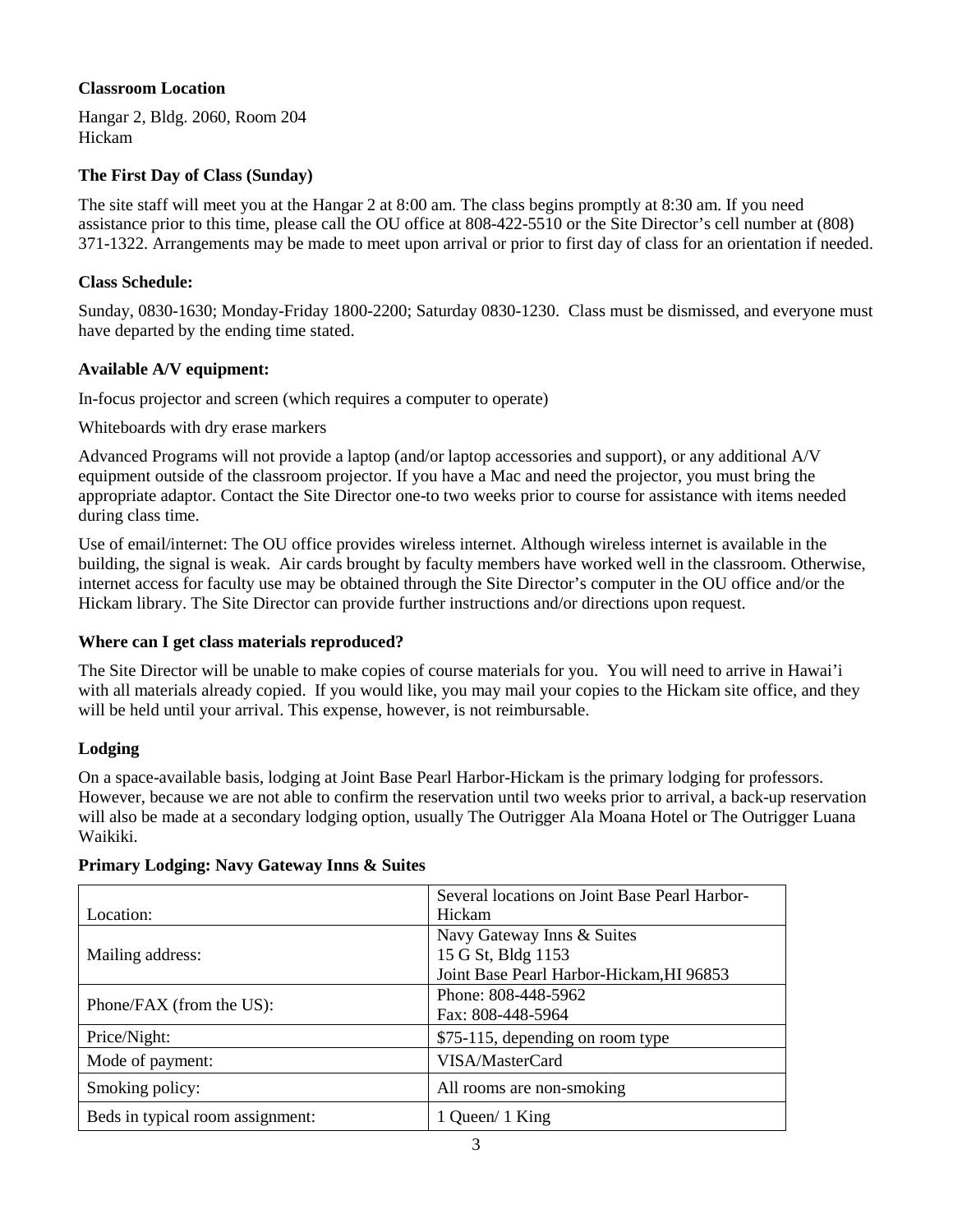| Electricity in room                     | 110 volts                                     |
|-----------------------------------------|-----------------------------------------------|
| Amenities:                              | Cable TV, Clock Radio, Coffee Maker, Free Wi- |
|                                         | Fi, Hair Dryer, Microwave, Refrigerator       |
| Facilities within the Navy Gateway Inns | <b>Business Center on-site</b>                |
| Distances from hotel to:                |                                               |
| Classroom/Education Center              | 5-15 min, depending on which location         |
| Primary Breakfast facility              | Wright Brother's Café (near O' Club)          |
| Closest full service restaurant         | 5 min (Officer's Club)                        |
| Closest fast food restaurant            | 5 min (food court near BX/Burger King)        |
| Website:                                | http://ngis.dodlodging.net/                   |

### **Secondary Lodging: Outrigger Ala Moana Hotel**

| Location:                             | Honolulu                                       |
|---------------------------------------|------------------------------------------------|
| Mailing address:                      | 410 Atkinson Drive                             |
|                                       | Honolulu. HI 96814                             |
| Phone/FAX (from the US):              | Phone: (808) 955-4811                          |
|                                       | Fax: (808) 944-6839                            |
| Price/Night:                          | Approx. \$177, depending on room type/time of  |
|                                       | vear                                           |
| Mode of payment:                      | VISA/MasterCard                                |
| Smoking policy:                       | All rooms are non-smoking                      |
| Beds in typical room assignment:      | 1 Queen                                        |
| Electricity in room                   | 110 volts                                      |
| Amenities:                            | Free high-speed internet throughout property;  |
|                                       | refrigerator, hairdryer, coffee maker in room. |
| Facilities within the Ala Moana Hotel | <b>Business Center on-site</b>                 |
| Distances from hotel to:              |                                                |
| <b>Classroom/Education Center</b>     | 45 minutes (depending on time of day/traffic)  |
| Primary Breakfast facility            | Restaurant on site                             |
| Closest full service restaurant       | Several restaurants near by                    |
| Closest fast food restaurant          | Several restaurants near by                    |
|                                       | https://www.outrigger.com/hotels-              |
| Website:                              | resorts/hawaiian-islands/oahu-waikiki/ala-     |
|                                       | moana-hotel                                    |

### **Rental Car**

A mid-sized rental car will be reserved for you at the Honolulu Airport. See the rental car agency and reservation information on your flight itinerary. Please return the rental car to the agency at the airport.

# **Driving Directions**

From the airport it will take less than 10 minutes to base and 30 minutes to Downtown/Waikiki – that is with no traffic! The commute from Waikiki to Hickam during evening rush hour will take approximately 45 minutes. Traffic can be very heavy here!

## **Honolulu Airport to Hickam**

- 1. Exit the airport and take the ramp to H1 West.
- 2. Follow H1 West to exit 15 B
- 3. Take exit 15 B to merge onto HI-92 West toward Hickam AFB/Naval Base
- 4. The road will split; follow to the left toward Hickam.